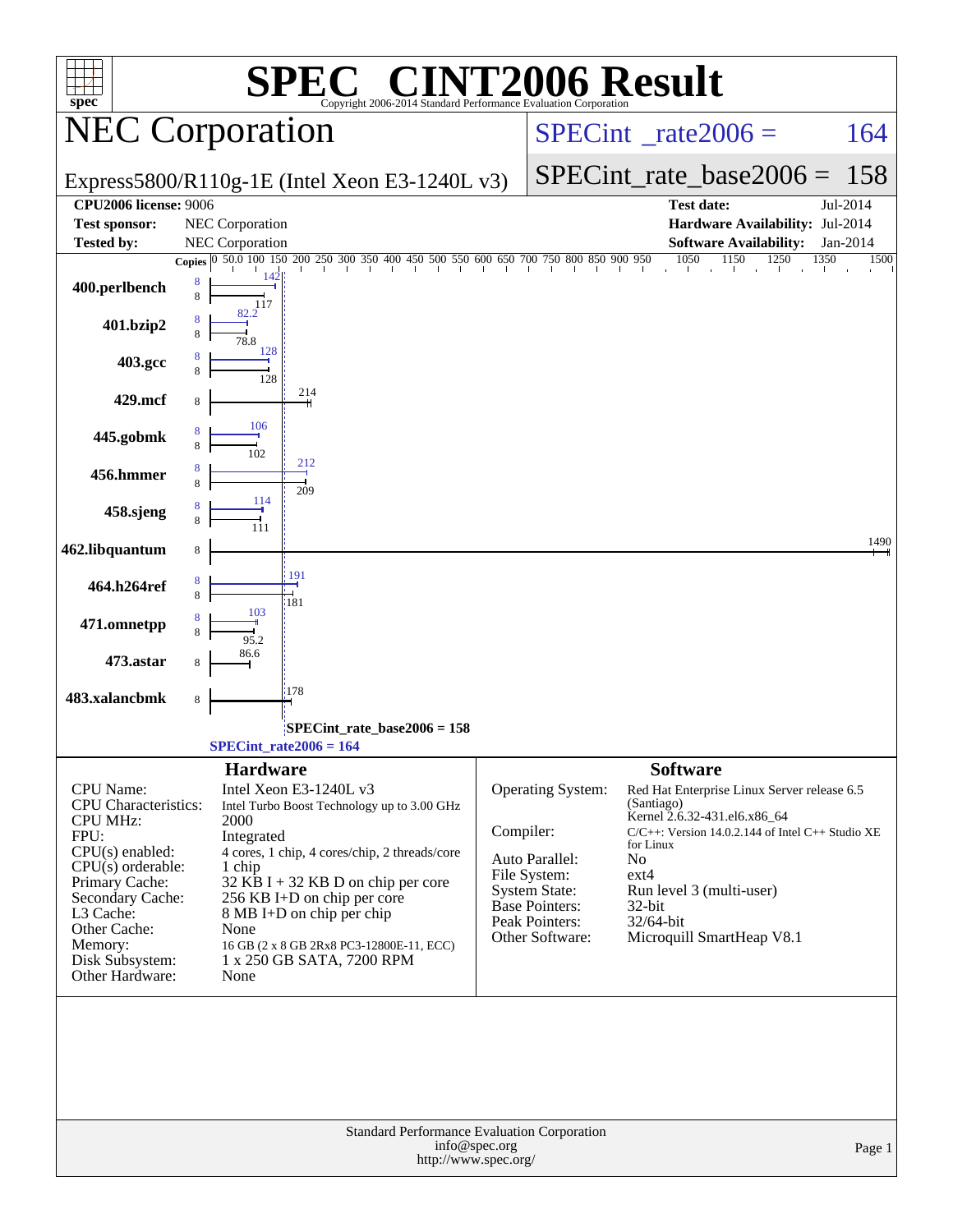

# **[SPEC CINT2006 Result](http://www.spec.org/auto/cpu2006/Docs/result-fields.html#SPECCINT2006Result)**

## NEC Corporation

SPECint rate $2006 = 164$ 

Express5800/R110g-1E (Intel Xeon E3-1240L v3)

[SPECint\\_rate\\_base2006 =](http://www.spec.org/auto/cpu2006/Docs/result-fields.html#SPECintratebase2006) 158

**[CPU2006 license:](http://www.spec.org/auto/cpu2006/Docs/result-fields.html#CPU2006license)** 9006 **[Test date:](http://www.spec.org/auto/cpu2006/Docs/result-fields.html#Testdate)** Jul-2014

**[Test sponsor:](http://www.spec.org/auto/cpu2006/Docs/result-fields.html#Testsponsor)** NEC Corporation **[Hardware Availability:](http://www.spec.org/auto/cpu2006/Docs/result-fields.html#HardwareAvailability)** Jul-2014 **[Tested by:](http://www.spec.org/auto/cpu2006/Docs/result-fields.html#Testedby)** NEC Corporation **[Software Availability:](http://www.spec.org/auto/cpu2006/Docs/result-fields.html#SoftwareAvailability)** Jan-2014

#### **[Results Table](http://www.spec.org/auto/cpu2006/Docs/result-fields.html#ResultsTable)**

|                                                                                                          | <b>Base</b>   |                |       |                |       |                |            | <b>Peak</b>   |                |              |                |              |                |              |
|----------------------------------------------------------------------------------------------------------|---------------|----------------|-------|----------------|-------|----------------|------------|---------------|----------------|--------------|----------------|--------------|----------------|--------------|
| <b>Benchmark</b>                                                                                         | <b>Copies</b> | <b>Seconds</b> | Ratio | <b>Seconds</b> | Ratio | <b>Seconds</b> | Ratio      | <b>Copies</b> | <b>Seconds</b> | <b>Ratio</b> | <b>Seconds</b> | <b>Ratio</b> | <b>Seconds</b> | <b>Ratio</b> |
| 400.perlbench                                                                                            |               | 667            | 117   | 668            | 117   | 667            | 117        | 8             | 550            | 142          | 548            | 143          | 549            | <u>142</u>   |
| 401.bzip2                                                                                                |               | 975            | 79.2  | 979            | 78.8  | 979            | 78.8       | 8             | 937            | 82.4         | 959            | 80.5         | 939            | 82.2         |
| $403.\mathrm{gcc}$                                                                                       |               | 504            | 128   | 506            | 127   | 505            | <u>128</u> | 8             | 504            | <u>128</u>   | 508            | 127          | 504            | 128          |
| $429$ .mcf                                                                                               |               | 341            | 214   | 331            | 220   | 342            | 213        | 8             | 341            | 214          | 331            | 220          | 342            | 213          |
| $445$ .gobm $k$                                                                                          |               | 819            | 102   | 821            | 102   | 820            | 102        | 8             | 787            | 107          | 791            | 106          | 796            | 105          |
| 456.hmmer                                                                                                |               | 358            | 209   | 357            | 209   | 357            | 209        | 8             | 354            | 211          | 351            | 212          | 353            | 212          |
| $458$ .sjeng                                                                                             |               | 891            | 109   | 871            | 111   | 874            | <b>111</b> | 8             | 851            | 114          | 859            | 113          | 834            | 116          |
| 462.libquantum                                                                                           |               | 111            | 1490  | 111            | 1490  | 114            | 1460       | 8             | 111            | 1490         | 111            | 1490         | 114            | 1460         |
| 464.h264ref                                                                                              |               | 977            | 181   | 980            | 181   | 974            | 182        | 8             | 929            | 190          | 921            | 192          | 928            | <u>191</u>   |
| 471.omnetpp                                                                                              |               | 525            | 95.2  | 529            | 94.5  | 519            | 96.4       | 8             | 485            | 103          | 487            | 103          | 499            | 100          |
| 473.astar                                                                                                |               | 648            | 86.7  | 649            | 86.6  | 655            | 85.8       | 8             | 648            | 86.7         | 649            | 86.6         | 655            | 85.8         |
| 483.xalancbmk                                                                                            |               | 312            | 177   | 310            | 178   | 310            | 178        | 8             | 312            | 177          | 310            | 178          | 310            | 178          |
| Results appear in the order in which they were run. Bold underlined text indicates a median measurement. |               |                |       |                |       |                |            |               |                |              |                |              |                |              |

### **[Submit Notes](http://www.spec.org/auto/cpu2006/Docs/result-fields.html#SubmitNotes)**

 The numactl mechanism was used to bind copies to processors. The config file option 'submit' was used to generate numactl commands to bind each copy to a specific processor. For details, please see the config file.

### **[Operating System Notes](http://www.spec.org/auto/cpu2006/Docs/result-fields.html#OperatingSystemNotes)**

Stack size set to unlimited using "ulimit -s unlimited"

#### **[Platform Notes](http://www.spec.org/auto/cpu2006/Docs/result-fields.html#PlatformNotes)**

 BIOS Settings: Energy Performance: Performance

### **[General Notes](http://www.spec.org/auto/cpu2006/Docs/result-fields.html#GeneralNotes)**

Environment variables set by runspec before the start of the run: LD\_LIBRARY\_PATH = "/home/cpu2006/libs/32:/home/cpu2006/libs/64:/home/cpu2006/sh"

 Transparent Huge Pages enabled with: echo always > /sys/kernel/mm/redhat\_transparent\_hugepage/enabled Filesystem page cache cleared with: echo 1 > /proc/sys/vm/drop\_caches runspec command invoked through numactl i.e.: numactl --interleave=all runspec <etc>

> Standard Performance Evaluation Corporation [info@spec.org](mailto:info@spec.org) <http://www.spec.org/>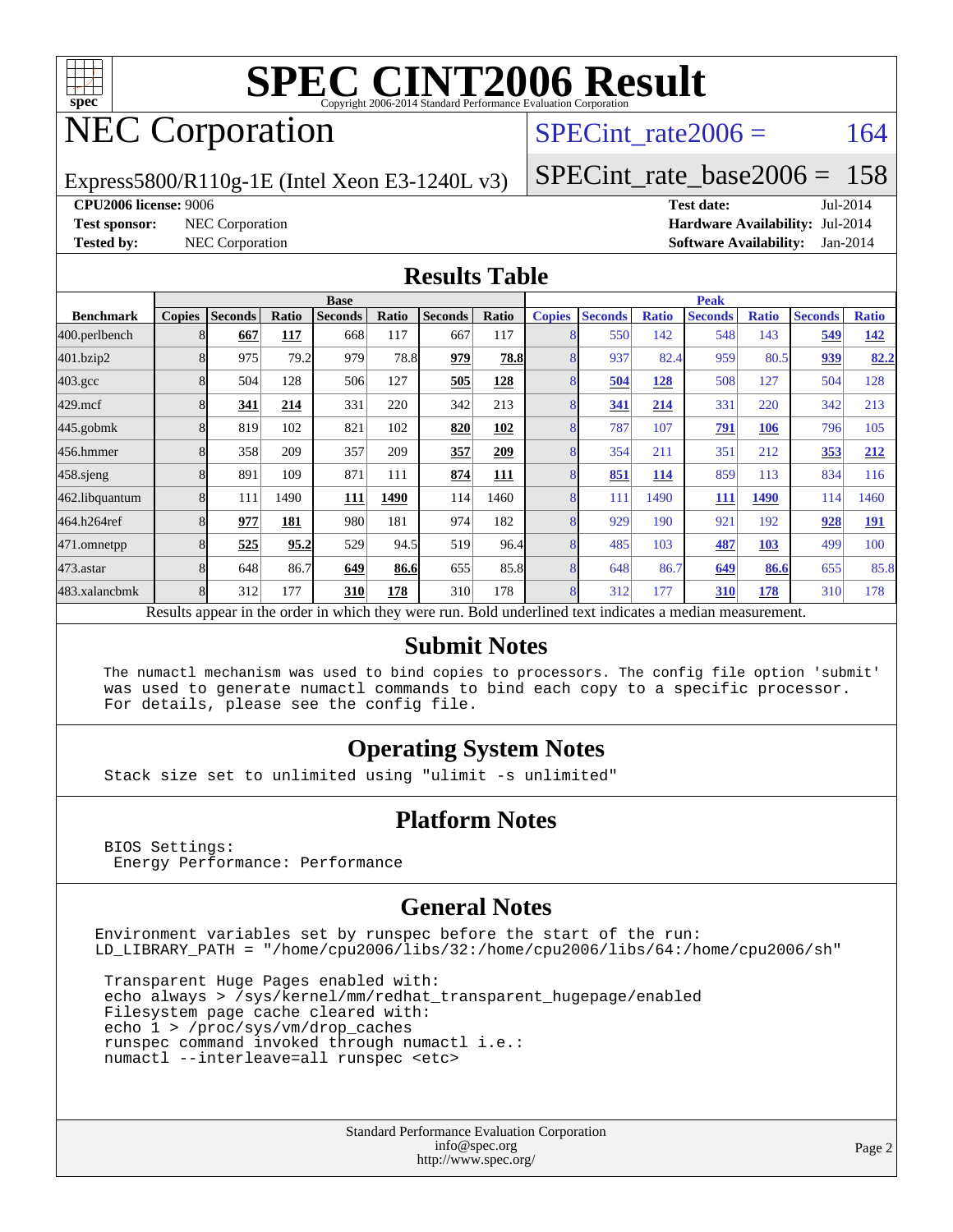

# **[SPEC CINT2006 Result](http://www.spec.org/auto/cpu2006/Docs/result-fields.html#SPECCINT2006Result)**

## NEC Corporation

SPECint rate $2006 = 164$ 

Express5800/R110g-1E (Intel Xeon E3-1240L v3)

#### **[CPU2006 license:](http://www.spec.org/auto/cpu2006/Docs/result-fields.html#CPU2006license)** 9006 **[Test date:](http://www.spec.org/auto/cpu2006/Docs/result-fields.html#Testdate)** Jul-2014

**[Test sponsor:](http://www.spec.org/auto/cpu2006/Docs/result-fields.html#Testsponsor)** NEC Corporation **[Hardware Availability:](http://www.spec.org/auto/cpu2006/Docs/result-fields.html#HardwareAvailability)** Jul-2014

[SPECint\\_rate\\_base2006 =](http://www.spec.org/auto/cpu2006/Docs/result-fields.html#SPECintratebase2006) 158

**[Tested by:](http://www.spec.org/auto/cpu2006/Docs/result-fields.html#Testedby)** NEC Corporation **[Software Availability:](http://www.spec.org/auto/cpu2006/Docs/result-fields.html#SoftwareAvailability)** Jan-2014

## **[Base Compiler Invocation](http://www.spec.org/auto/cpu2006/Docs/result-fields.html#BaseCompilerInvocation)**

[C benchmarks](http://www.spec.org/auto/cpu2006/Docs/result-fields.html#Cbenchmarks): [icc -m32](http://www.spec.org/cpu2006/results/res2014q3/cpu2006-20140805-30766.flags.html#user_CCbase_intel_icc_5ff4a39e364c98233615fdd38438c6f2)

[C++ benchmarks:](http://www.spec.org/auto/cpu2006/Docs/result-fields.html#CXXbenchmarks) [icpc -m32](http://www.spec.org/cpu2006/results/res2014q3/cpu2006-20140805-30766.flags.html#user_CXXbase_intel_icpc_4e5a5ef1a53fd332b3c49e69c3330699)

## **[Base Portability Flags](http://www.spec.org/auto/cpu2006/Docs/result-fields.html#BasePortabilityFlags)**

 400.perlbench: [-DSPEC\\_CPU\\_LINUX\\_IA32](http://www.spec.org/cpu2006/results/res2014q3/cpu2006-20140805-30766.flags.html#b400.perlbench_baseCPORTABILITY_DSPEC_CPU_LINUX_IA32) 462.libquantum: [-DSPEC\\_CPU\\_LINUX](http://www.spec.org/cpu2006/results/res2014q3/cpu2006-20140805-30766.flags.html#b462.libquantum_baseCPORTABILITY_DSPEC_CPU_LINUX) 483.xalancbmk: [-DSPEC\\_CPU\\_LINUX](http://www.spec.org/cpu2006/results/res2014q3/cpu2006-20140805-30766.flags.html#b483.xalancbmk_baseCXXPORTABILITY_DSPEC_CPU_LINUX)

## **[Base Optimization Flags](http://www.spec.org/auto/cpu2006/Docs/result-fields.html#BaseOptimizationFlags)**

[C benchmarks](http://www.spec.org/auto/cpu2006/Docs/result-fields.html#Cbenchmarks):

[-xCORE-AVX2](http://www.spec.org/cpu2006/results/res2014q3/cpu2006-20140805-30766.flags.html#user_CCbase_f-xAVX2_5f5fc0cbe2c9f62c816d3e45806c70d7) [-ipo](http://www.spec.org/cpu2006/results/res2014q3/cpu2006-20140805-30766.flags.html#user_CCbase_f-ipo) [-O3](http://www.spec.org/cpu2006/results/res2014q3/cpu2006-20140805-30766.flags.html#user_CCbase_f-O3) [-no-prec-div](http://www.spec.org/cpu2006/results/res2014q3/cpu2006-20140805-30766.flags.html#user_CCbase_f-no-prec-div) [-opt-prefetch](http://www.spec.org/cpu2006/results/res2014q3/cpu2006-20140805-30766.flags.html#user_CCbase_f-opt-prefetch) [-opt-mem-layout-trans=3](http://www.spec.org/cpu2006/results/res2014q3/cpu2006-20140805-30766.flags.html#user_CCbase_f-opt-mem-layout-trans_a7b82ad4bd7abf52556d4961a2ae94d5)

[C++ benchmarks:](http://www.spec.org/auto/cpu2006/Docs/result-fields.html#CXXbenchmarks)

[-xCORE-AVX2](http://www.spec.org/cpu2006/results/res2014q3/cpu2006-20140805-30766.flags.html#user_CXXbase_f-xAVX2_5f5fc0cbe2c9f62c816d3e45806c70d7) [-ipo](http://www.spec.org/cpu2006/results/res2014q3/cpu2006-20140805-30766.flags.html#user_CXXbase_f-ipo) [-O3](http://www.spec.org/cpu2006/results/res2014q3/cpu2006-20140805-30766.flags.html#user_CXXbase_f-O3) [-no-prec-div](http://www.spec.org/cpu2006/results/res2014q3/cpu2006-20140805-30766.flags.html#user_CXXbase_f-no-prec-div) [-opt-prefetch](http://www.spec.org/cpu2006/results/res2014q3/cpu2006-20140805-30766.flags.html#user_CXXbase_f-opt-prefetch) [-opt-mem-layout-trans=3](http://www.spec.org/cpu2006/results/res2014q3/cpu2006-20140805-30766.flags.html#user_CXXbase_f-opt-mem-layout-trans_a7b82ad4bd7abf52556d4961a2ae94d5) [-Wl,-z,muldefs](http://www.spec.org/cpu2006/results/res2014q3/cpu2006-20140805-30766.flags.html#user_CXXbase_link_force_multiple1_74079c344b956b9658436fd1b6dd3a8a) [-L/sh -lsmartheap](http://www.spec.org/cpu2006/results/res2014q3/cpu2006-20140805-30766.flags.html#user_CXXbase_SmartHeap_32f6c82aa1ed9c52345d30cf6e4a0499)

## **[Base Other Flags](http://www.spec.org/auto/cpu2006/Docs/result-fields.html#BaseOtherFlags)**

[C benchmarks](http://www.spec.org/auto/cpu2006/Docs/result-fields.html#Cbenchmarks):

403.gcc: [-Dalloca=\\_alloca](http://www.spec.org/cpu2006/results/res2014q3/cpu2006-20140805-30766.flags.html#b403.gcc_baseEXTRA_CFLAGS_Dalloca_be3056838c12de2578596ca5467af7f3)

## **[Peak Compiler Invocation](http://www.spec.org/auto/cpu2006/Docs/result-fields.html#PeakCompilerInvocation)**

[C benchmarks \(except as noted below\)](http://www.spec.org/auto/cpu2006/Docs/result-fields.html#Cbenchmarksexceptasnotedbelow): [icc -m32](http://www.spec.org/cpu2006/results/res2014q3/cpu2006-20140805-30766.flags.html#user_CCpeak_intel_icc_5ff4a39e364c98233615fdd38438c6f2)

400.perlbench: [icc -m64](http://www.spec.org/cpu2006/results/res2014q3/cpu2006-20140805-30766.flags.html#user_peakCCLD400_perlbench_intel_icc_64bit_bda6cc9af1fdbb0edc3795bac97ada53)

401.bzip2: [icc -m64](http://www.spec.org/cpu2006/results/res2014q3/cpu2006-20140805-30766.flags.html#user_peakCCLD401_bzip2_intel_icc_64bit_bda6cc9af1fdbb0edc3795bac97ada53)

456.hmmer: [icc -m64](http://www.spec.org/cpu2006/results/res2014q3/cpu2006-20140805-30766.flags.html#user_peakCCLD456_hmmer_intel_icc_64bit_bda6cc9af1fdbb0edc3795bac97ada53)

458.sjeng: [icc -m64](http://www.spec.org/cpu2006/results/res2014q3/cpu2006-20140805-30766.flags.html#user_peakCCLD458_sjeng_intel_icc_64bit_bda6cc9af1fdbb0edc3795bac97ada53)

Continued on next page

Standard Performance Evaluation Corporation [info@spec.org](mailto:info@spec.org) <http://www.spec.org/>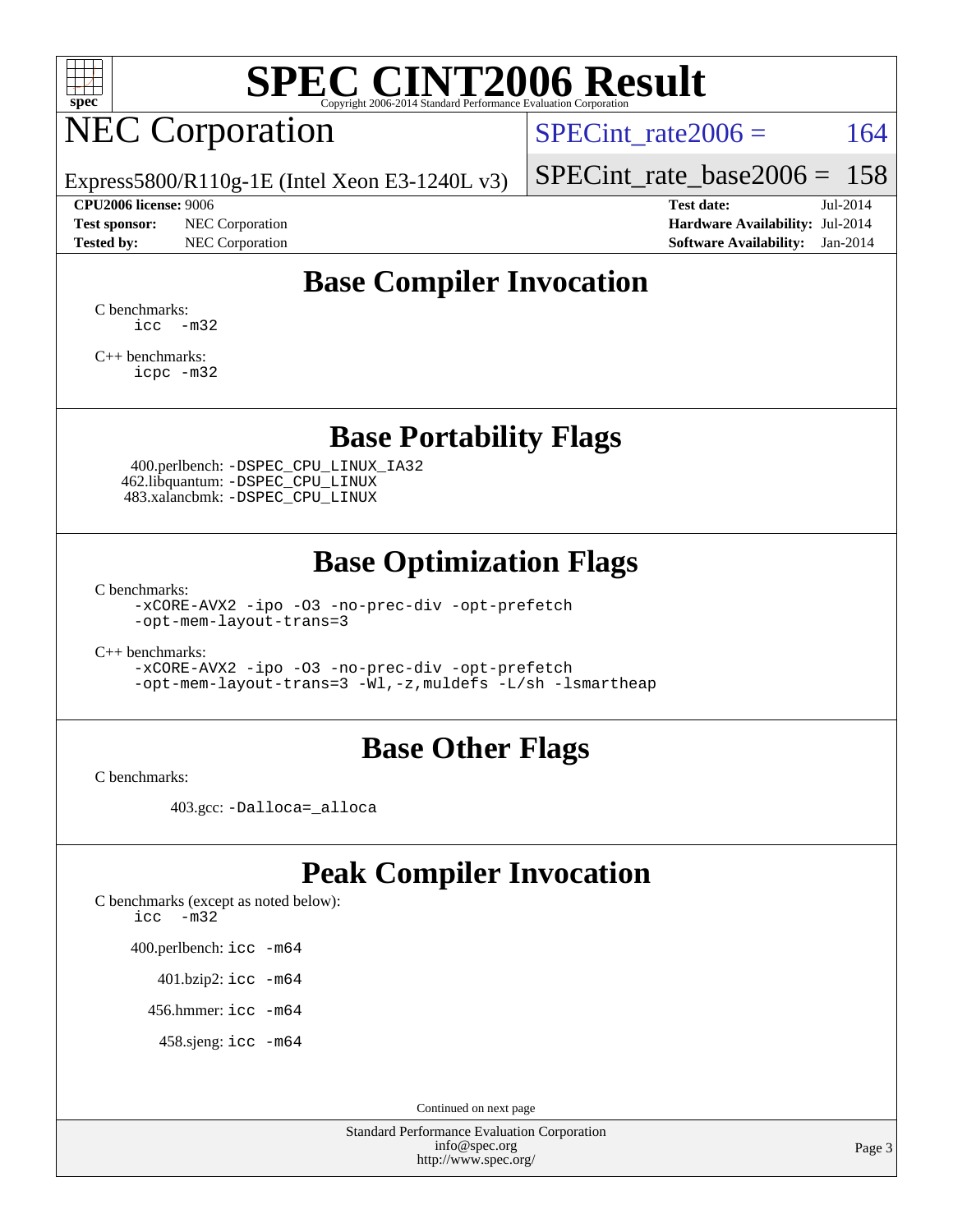